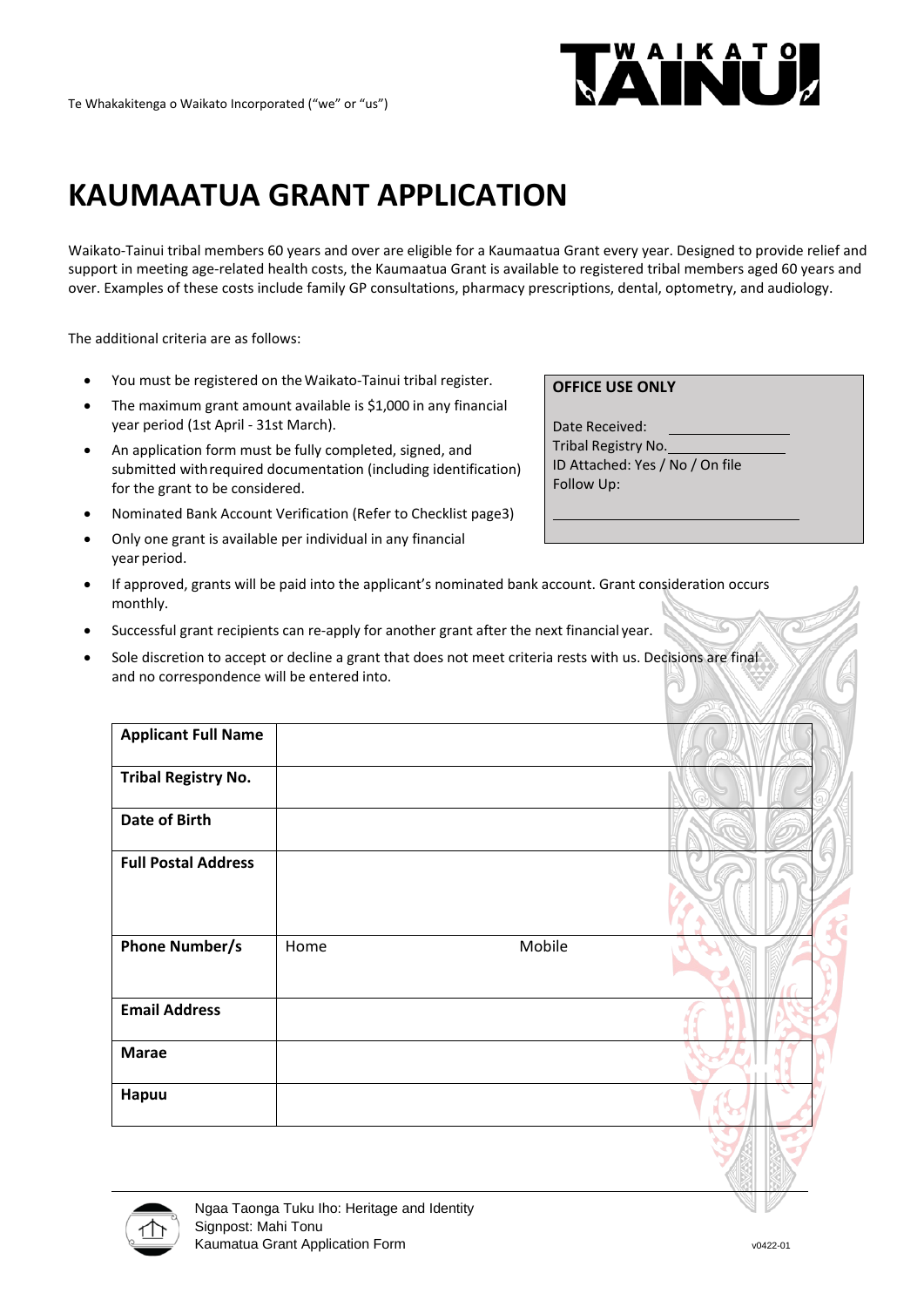

## **Aged Related Health Issues**

Please select **ONE** of the below options to indicate your choice of assistance.

**NOTE:** We do not require a bank slip if you choose to be supported by Triton Hearing or OPSM.

#### **Hearing Support**

As a part of our partnership with Triton hearing, Kaumaatua are able to receive a free initial hearing assessment and if required can be fitted with appropriate hearing aids.

Please tick box to indicate you would like **hearing support from Triton Hearing.**

#### **Vision Support**

As a part of our partnership with OPSM, Kaumaatua are able to access eyesight services by completing an initial eyesight assessment and if required, prescription glasses can be fitted.

Please tick box to indicate you would like **vision support from OPSM.**

**NOTE:** We will require a personal confirmation of bank slip for the below two options.

#### **Health Insurance**

In partnership with Southern Cross Health Insurance, you can now choose that \$500 of your grant entitlement can be put towards our Waikato-Tainui Kaumaatua Insurance scheme. This option gives Kaumaatua access to Waikato-Tainui Health Essentials – a plan that provides cover for day to day healthcare services (must be applied for before 29<sup>th</sup> June 2022).

Please tick box to indicate you would like **Waikato-Tainui Kaumaatua Health Insurance**.

Further information will be sent out to you once your application is received. Terms, conditions & exclusions apply, including benefit sub-limits. For full details, request a copy of the policy document from the Waikato-Tainui grants office.

#### **Alternative Support**

Please tick box to indicate you would like **Alternative Support**.

If you require other services *such as GP visits, dental or pharmacy prescriptions* please outline what you require and what you will use your grant for:





**Southern Cross Jealth Insurance** 

RITC